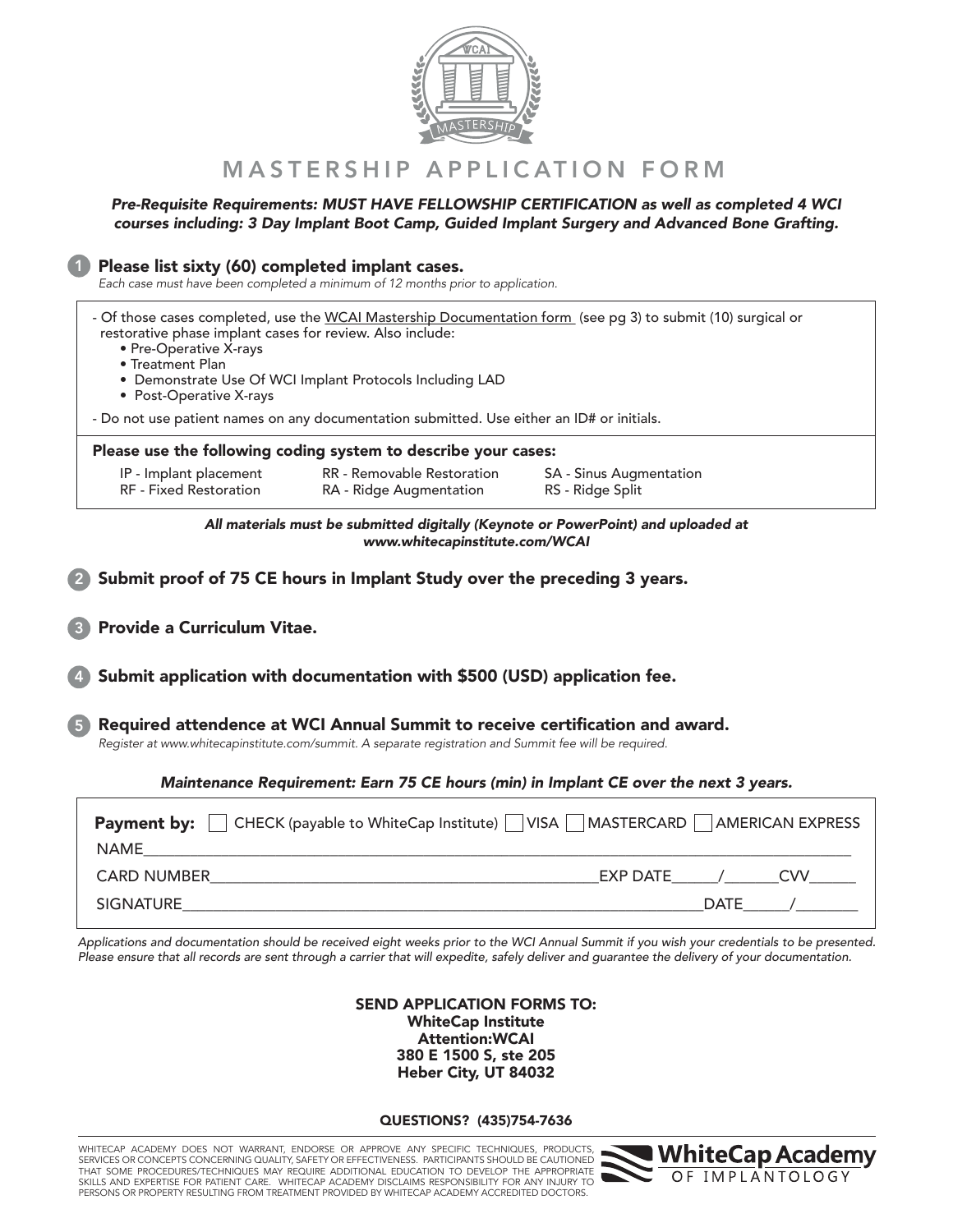

#### MASTERSHIP APPLICATION FORM

NAME\_\_\_\_\_\_\_\_\_\_\_\_\_\_\_\_\_\_\_\_\_\_\_\_\_\_\_\_\_\_\_\_\_\_\_\_\_\_\_\_\_\_\_\_\_\_DATE\_\_\_\_\_\_\_\_\_\_\_\_\_\_\_\_

*PLEASE TYPE OR PRINT*

DEGREES \_\_\_\_\_\_\_\_\_\_\_\_\_\_\_\_\_\_\_\_\_\_\_\_\_\_\_\_\_\_\_\_\_\_\_\_\_\_\_\_\_\_\_\_\_\_\_\_\_\_\_\_\_\_\_\_\_\_\_\_\_\_\_\_\_\_\_\_\_\_\_\_\_\_\_\_\_\_\_\_\_\_\_\_\_\_\_\_\_\_\_\_\_

|           | ADDRESS                                | <b>CITY</b>            | <b>STATE</b>  | ZIP            | <b>COUNTRY</b> |  |  |  |
|-----------|----------------------------------------|------------------------|---------------|----------------|----------------|--|--|--|
| OFFICE    |                                        |                        |               |                |                |  |  |  |
|           | <b>PHONE</b>                           | <b>FAX</b>             |               |                |                |  |  |  |
|           |                                        | WWW.                   |               |                |                |  |  |  |
|           | <b>EMAIL ADDRESS</b>                   | <b>WEB ADDRESS</b>     |               |                |                |  |  |  |
|           |                                        |                        |               |                |                |  |  |  |
|           |                                        |                        |               |                |                |  |  |  |
| HOME      | <b>ADDRESS</b>                         | <b>CITY</b>            | <b>STATE</b>  | ZIP            | <b>COUNTRY</b> |  |  |  |
|           |                                        |                        |               |                |                |  |  |  |
|           | <b>PHONE</b>                           | <b>BIRTHDATE</b>       |               | PLACE OF BIRTH |                |  |  |  |
|           |                                        |                        |               |                |                |  |  |  |
|           |                                        |                        |               |                |                |  |  |  |
|           | PREDENTAL   NAME OF COLLEGE/UNIVERSITY | <b>GRADUATION DATE</b> |               |                | <b>DEGREE</b>  |  |  |  |
| EDUCATION |                                        |                        |               |                |                |  |  |  |
|           | DENTAL   NAME OF COLLEGE/UNIVERSITY    | <b>GRADUATION DATE</b> |               | <b>DEGREE</b>  |                |  |  |  |
|           |                                        |                        |               |                |                |  |  |  |
|           | GRADUATE   NAME OF COLLEGE/UNIVERSITY  | <b>GRADUATION DATE</b> | <b>DEGREE</b> |                |                |  |  |  |

| <b>COUNTRY OF LICENSURE</b> | LICENSE # |
|-----------------------------|-----------|
|                             |           |
| <b>SPECIALTY</b>            | AGD#      |

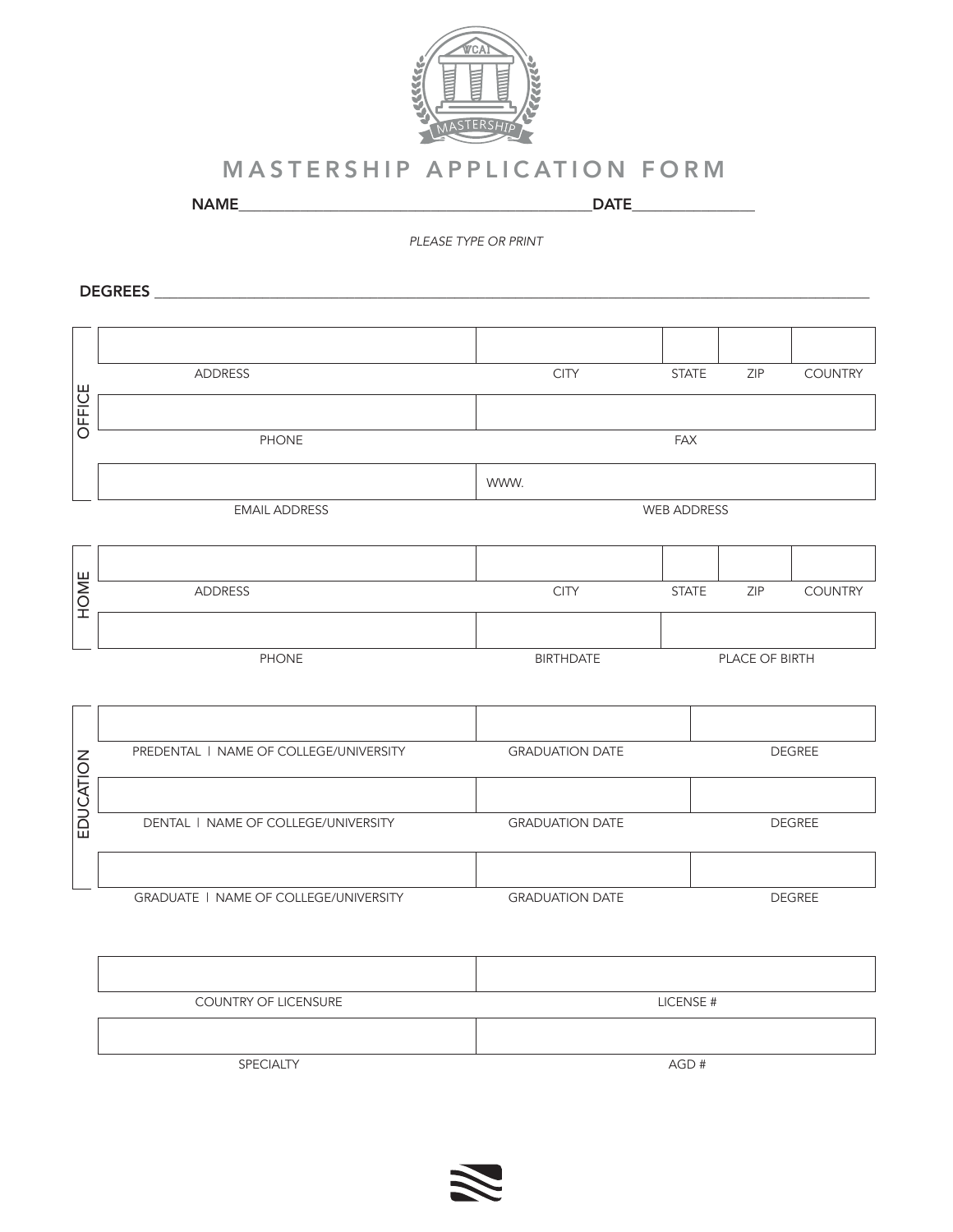

# MASTERSHIP DOCUMENTATION FORM

NAME\_\_\_\_\_\_\_\_\_\_\_\_\_\_\_\_\_\_\_\_\_\_\_\_\_\_\_\_\_\_\_\_\_\_\_\_\_\_\_\_\_\_\_\_\_\_DATE\_\_\_\_\_\_\_\_\_\_\_\_\_\_\_\_

|                | Patient's ID# Maxillary/ Date<br>or Initials Mandibular Implant(s)<br>Arch Placed |  | Implant<br>Brand | Type Of<br>Procedure |  | Date of Date Type of Uncovery Restored Restoration | Dental<br>Lab |
|----------------|-----------------------------------------------------------------------------------|--|------------------|----------------------|--|----------------------------------------------------|---------------|
| $\mathbf{1}$   |                                                                                   |  |                  |                      |  |                                                    |               |
| $\mathbf 2$    |                                                                                   |  |                  |                      |  |                                                    |               |
| $\mathsf 3$    |                                                                                   |  |                  |                      |  |                                                    |               |
| $\pmb{4}$      |                                                                                   |  |                  |                      |  |                                                    |               |
| ${\bf 5}$      |                                                                                   |  |                  |                      |  |                                                    |               |
| $\pmb{6}$      |                                                                                   |  |                  |                      |  |                                                    |               |
| $\overline{7}$ |                                                                                   |  |                  |                      |  |                                                    |               |
| $\bf 8$        |                                                                                   |  |                  |                      |  |                                                    |               |
| 9              |                                                                                   |  |                  |                      |  |                                                    |               |
| 10             |                                                                                   |  |                  |                      |  |                                                    |               |
| 11             |                                                                                   |  |                  |                      |  |                                                    |               |
| 12             |                                                                                   |  |                  |                      |  |                                                    |               |
| 13             |                                                                                   |  |                  |                      |  |                                                    |               |
| 14             |                                                                                   |  |                  |                      |  |                                                    |               |
| 15             |                                                                                   |  |                  |                      |  |                                                    |               |
| 16             |                                                                                   |  |                  |                      |  |                                                    |               |
| 17             |                                                                                   |  |                  |                      |  |                                                    |               |
| 18             |                                                                                   |  |                  |                      |  |                                                    |               |
| 19             |                                                                                   |  |                  |                      |  |                                                    |               |
| 20             |                                                                                   |  |                  |                      |  |                                                    |               |

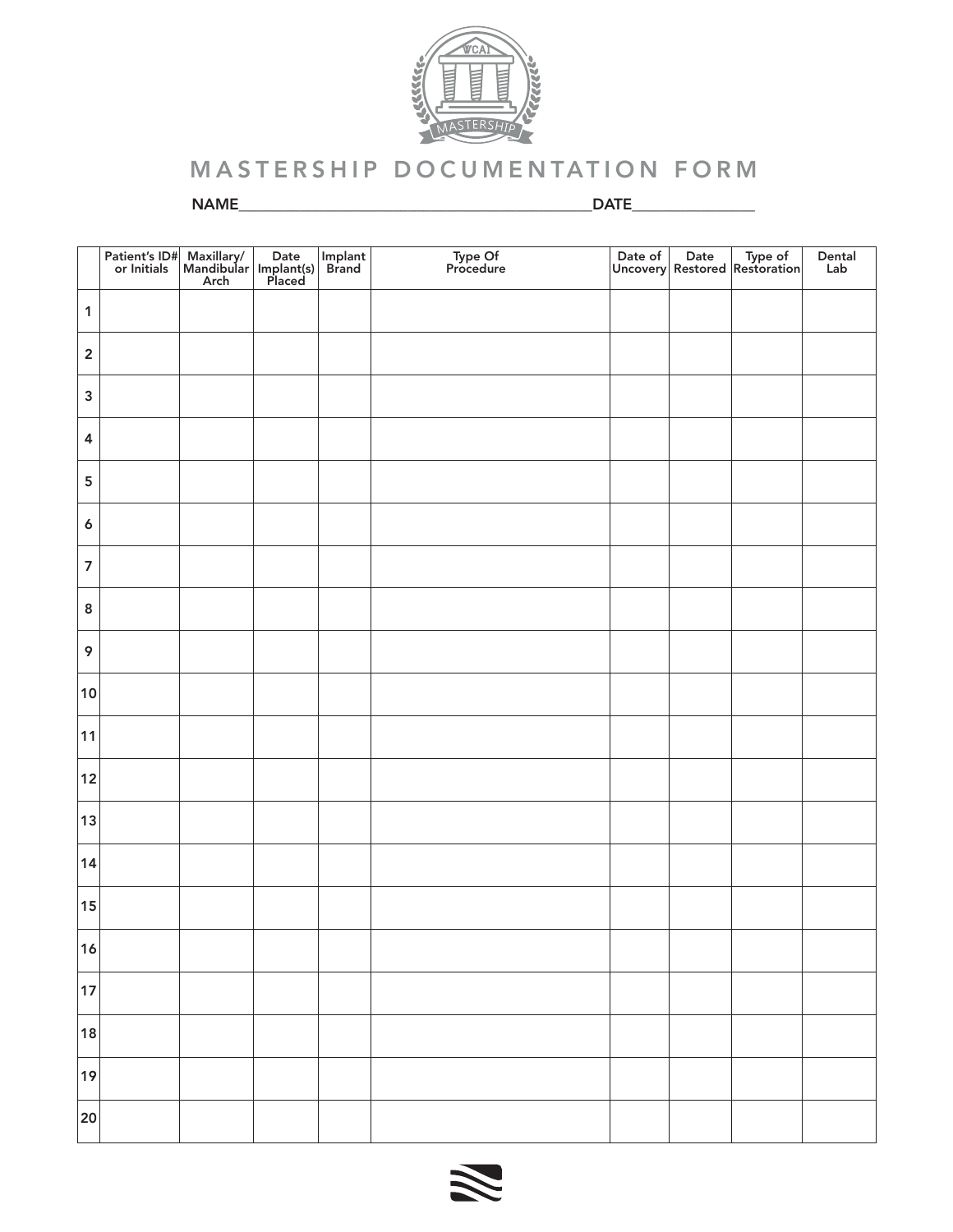

# MASTERSHIP DOCUMENTATION FORM

NAME\_\_\_\_\_\_\_\_\_\_\_\_\_\_\_\_\_\_\_\_\_\_\_\_\_\_\_\_\_\_\_\_\_\_\_\_\_\_\_\_\_\_\_\_\_\_DATE\_\_\_\_\_\_\_\_\_\_\_\_\_\_\_\_

|    | $\begin{array}{ l }\n\hline\n \text{Patternt's ID$\#} \\ \hline\n \text{or Initials}\n\end{array}$ | Maxillary/ Date  <br>Mandibular   Implant(s)  <br>Arch   Placed | Implant<br>Brand | Type Of<br>Procedure |  | Date of Date Type of<br>Uncovery Restored Restoration | Dental<br>Lab |
|----|----------------------------------------------------------------------------------------------------|-----------------------------------------------------------------|------------------|----------------------|--|-------------------------------------------------------|---------------|
| 21 |                                                                                                    |                                                                 |                  |                      |  |                                                       |               |
| 22 |                                                                                                    |                                                                 |                  |                      |  |                                                       |               |
| 23 |                                                                                                    |                                                                 |                  |                      |  |                                                       |               |
| 24 |                                                                                                    |                                                                 |                  |                      |  |                                                       |               |
| 25 |                                                                                                    |                                                                 |                  |                      |  |                                                       |               |
| 26 |                                                                                                    |                                                                 |                  |                      |  |                                                       |               |
| 27 |                                                                                                    |                                                                 |                  |                      |  |                                                       |               |
| 28 |                                                                                                    |                                                                 |                  |                      |  |                                                       |               |
| 29 |                                                                                                    |                                                                 |                  |                      |  |                                                       |               |
| 30 |                                                                                                    |                                                                 |                  |                      |  |                                                       |               |
| 31 |                                                                                                    |                                                                 |                  |                      |  |                                                       |               |
| 32 |                                                                                                    |                                                                 |                  |                      |  |                                                       |               |
| 33 |                                                                                                    |                                                                 |                  |                      |  |                                                       |               |
| 34 |                                                                                                    |                                                                 |                  |                      |  |                                                       |               |
| 35 |                                                                                                    |                                                                 |                  |                      |  |                                                       |               |
| 36 |                                                                                                    |                                                                 |                  |                      |  |                                                       |               |
| 37 |                                                                                                    |                                                                 |                  |                      |  |                                                       |               |
| 38 |                                                                                                    |                                                                 |                  |                      |  |                                                       |               |
| 39 |                                                                                                    |                                                                 |                  |                      |  |                                                       |               |
| 40 |                                                                                                    |                                                                 |                  |                      |  |                                                       |               |